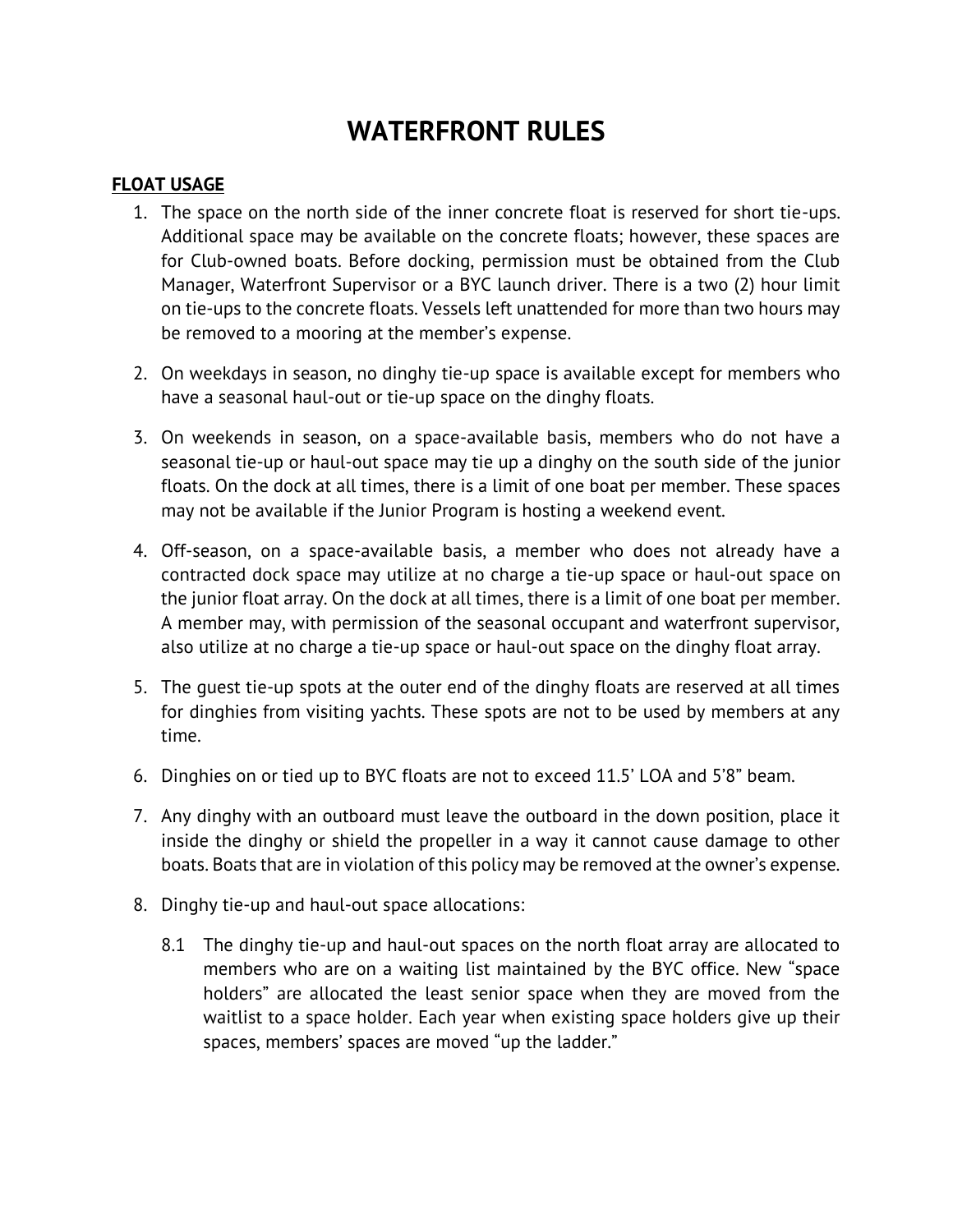- 8.2 The order in which the spaces are moved is: southwest corner of the float array to the northwest corner, then to the southeast (near the Gazebo) corner moving north to the inside corner of the array. From here the next position is the west corner of the north side of the array moving east.
- 8.3 The order in which the haul-out spaces are moved is from the pier north and then east.
- 8.4 At any time, a member can choose to remain in a particular space and let the other members "jump over." If a member would like to choose this option, they must notify the BYC office prior to January 15 of the year in question.
- 8.5 All dinghies with an assigned dinghy space must display a current BYC issued sticker to be displayed on the inside transom of the dinghy so that it is easily visible before moving the dinghy to the tie up spot.
- 8.6 An assigned dinghy space is for the exclusive use of the member for which it is assigned. It may not be transferred by the member either temporarily or permanently to another member or guest.
- 8.7 A membership may hold either one dinghy dock tie-up space or dinghy dock haul-out space, but not both.
- 8.8 Any dinghy space that is unused for more than two years may be subject to forfeiture.
- 9. In accordance with Clubhouse Rules and the Board of Health, smoking is prohibited at all times on all BYC properties.

## **GUEST MOORINGS**

- 1. Members may utilize, at no charge, a BYC guest mooring for one night per year inseason or two consecutive nights per year off-season, but not both. The current mooring services fee will apply to any additional occupancy. This privilege is not transferable between members. It is also not transferable between a member and a guest.
- 2. Occupancy of a BYC guest mooring is only allowed with the prior permission of the Club Manager, Waterfront Supervisor, or a BYC launch operator. In the absence of permission, the boat may be removed at the member's expense.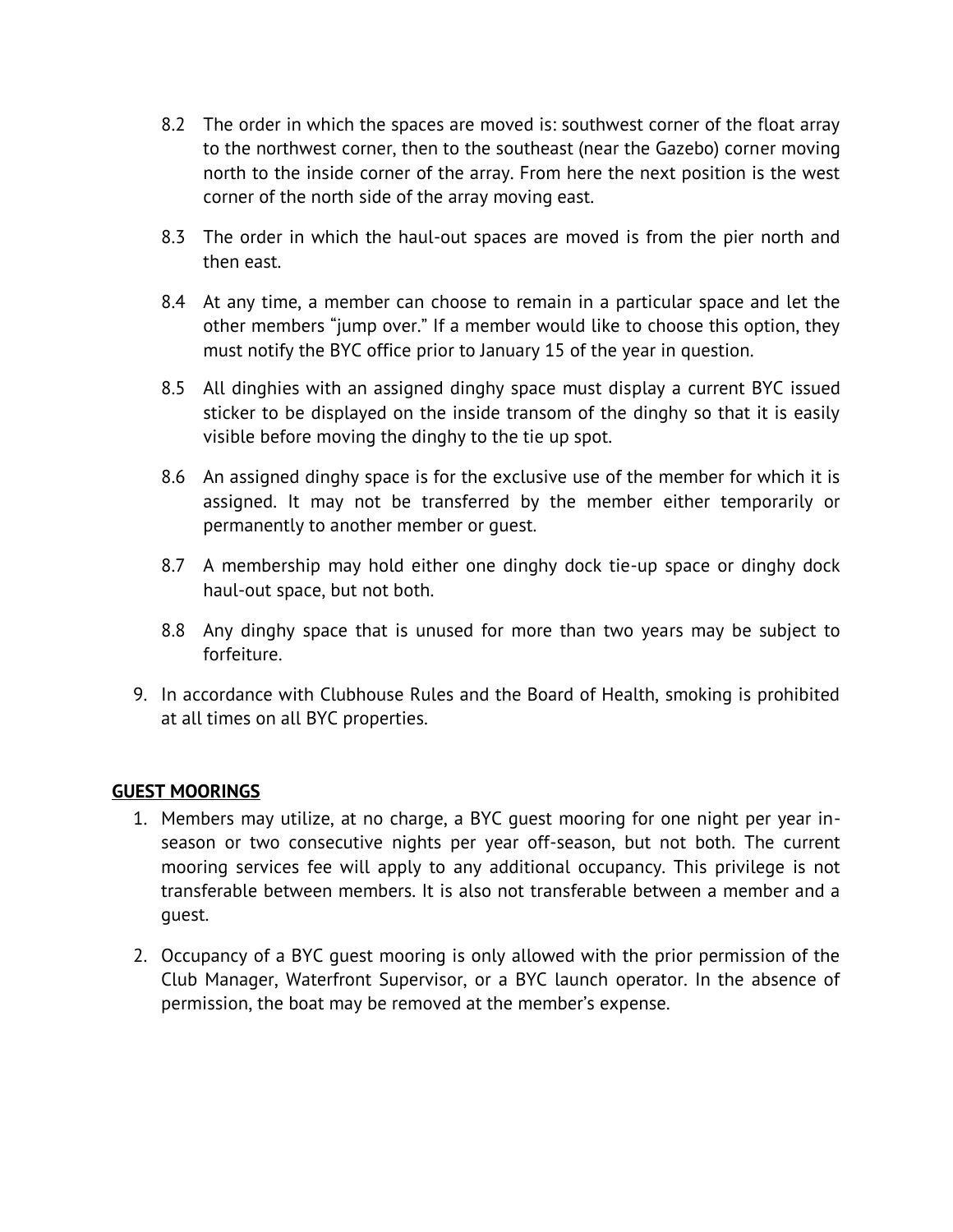# **RACKS**

- 1. All on-shore rack spaces are reserved. Members may not use another member's space. Junior Clubhouse rack spaces are available off-season (prior to Memorial Day and after Labor Day) to members who do not have any contracted rack space already.
- 2. All crafts with an assigned rack space must display a current BYC issued sticker to be visibly displayed so that it is easily seen.
- 3. No boat should be placed on or near the racks without the prior permission of the BYC Manager or Waterfront Supervisor. In the absence of permission, the boat may be removed at the member's expense.

## **LAUNCHES**

- 1. No open alcoholic beverage may be carried aboard or consumed on a BYC launch.
- 2. Only visiting yachtsmen are permitted to tip launch drivers.
- 3. BYC launches shall not tow other vessels, including dinghies, except in emergency situations.
- 4. Launches may not transport any hazardous material as prescribed by United States Coast Guard Rules for passenger launches and 49 CFR 172.101. Hazardous material includes but is not limited to; fuel containers, propane/CNG tanks, engine batteries.

### **GENERAL**

- 1. Members using BYC moorings will adhere to all policies and procedures established by the Town of Marion for such use.
- 2. Owners of boats stored on Club property or using Club moorings will be responsible for removing same in the event of a major storm warning or at the request of the Club Manager. Failure to comply with such a request may result in the boat being removed at the owner's expense.
- 3. Members shall adhere to all policies regarding the Club's waterfront assets. Policies and procedures are available at the Club.
- 4. Swimming is not allowed from BYC floats except as a supervised activity of the Junior Sailing Program, such as swim tests.
- 5. No Club-owned boat may be operated by anyone other than BYC officers, staff or registered participants in the Junior Sailing Program or the Bullseye Charter Program